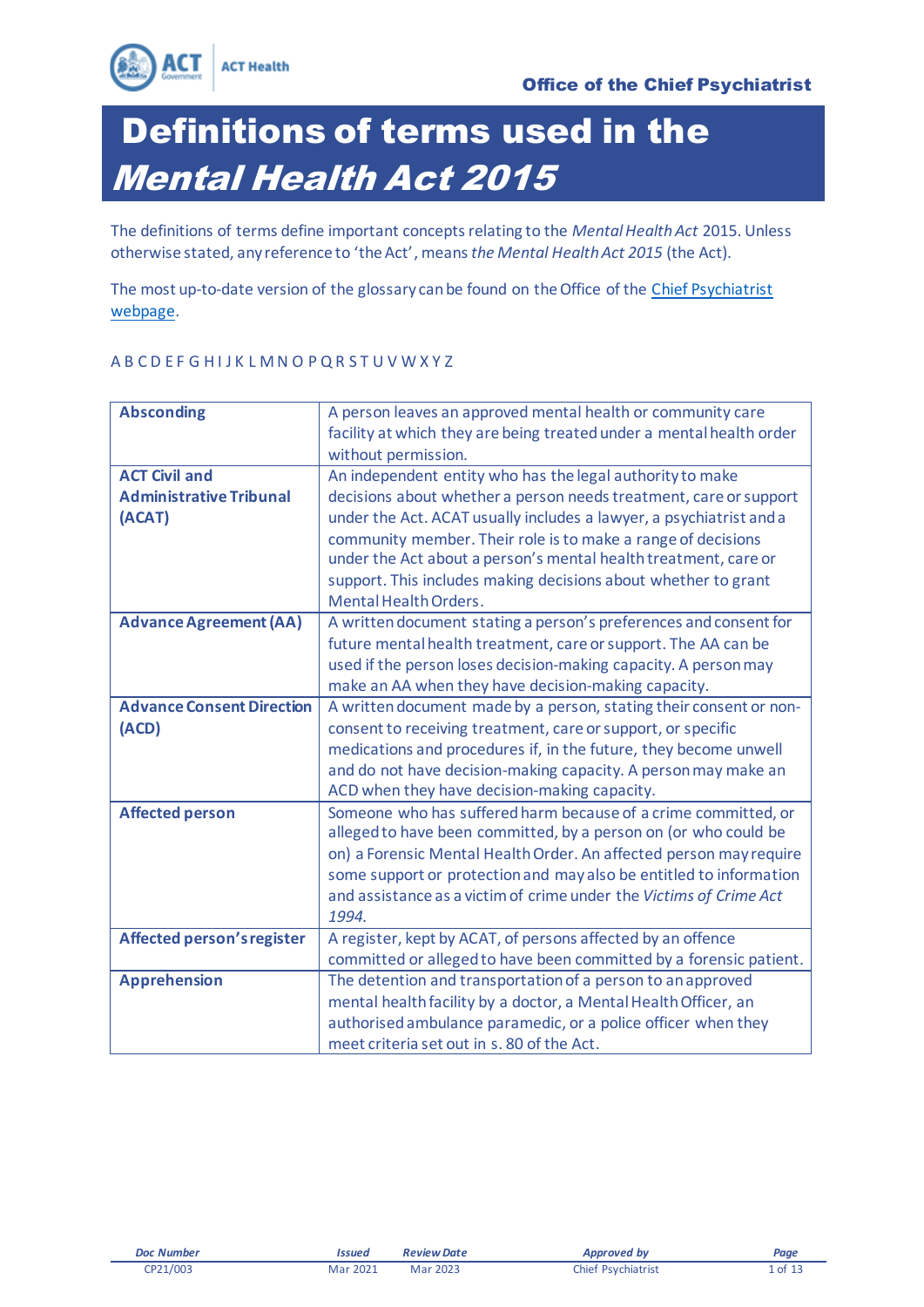

| Approved community care     | A place approved by the Minister for Mental Health under s. 262 of           |
|-----------------------------|------------------------------------------------------------------------------|
| facility                    | the Act. This is a facility that a person may be taken, if they are on a     |
|                             | Community Care Order, if there is a Restriction Order in place or the        |
|                             | person has contravened a Community Care Order. In the ACT this               |
|                             | includes:                                                                    |
|                             | Canberra Hospital<br>$\bullet$                                               |
|                             | Gawanggal Mental Health Unit<br>$\bullet$                                    |
|                             | Dhulwa Mental Health Unit<br>$\bullet$                                       |
|                             | Calvary Hospital (with the exception of the Emergency<br>$\bullet$           |
|                             | Department)                                                                  |
|                             | The Adult Mental Health Rehabilitation Unit.<br>$\bullet$                    |
| Approved mental health      | A place approved by the Minister for Mental Health under s. 261 of           |
| facility                    | the Act. This is a facility that a person may be taken to, if they are       |
|                             | detained under emergency detention, on a Mental Health Order                 |
|                             | requiring inpatient treatment, care and support or have                      |
|                             | contravened a Psychiatric Treatment Order. In the ACT this includes:         |
|                             | Canberra Hospital<br>$\bullet$                                               |
|                             | Gawanggal Mental Health Unit<br>$\bullet$                                    |
|                             | Dhulwa Mental Health Unit<br>$\bullet$                                       |
|                             | Calvary Hospital (except for the Emergency Department)<br>$\bullet$          |
|                             | The Adult Mental Health Rehabilitation Unit.                                 |
|                             | Under Canberra Health Service policy, the Emergency Department is            |
|                             | the only approved mental health facility where a person can be               |
|                             | taken following an Emergency Apprehension.                                   |
| <b>Assessment Order</b>     | An order that enables the assessment of the person with the                  |
|                             | possible mental illness or mental disorder. An Assessment Order              |
|                             | must:                                                                        |
|                             | state the nature of the assessment to be conducted<br>$\bullet$              |
|                             | state the approved mental health facility where the assessment<br>$\bullet$  |
|                             | is to be conducted                                                           |
|                             | direct the person to be assessed to attend the facility and, if<br>$\bullet$ |
|                             | necessary, stay the facility until the assessment is conducted.              |
| <b>Attorney</b>             | A person appointed under the Powers of Attorney Act 2006.                    |
| <b>Authorised Ambulance</b> | A member of the ambulance service who can undertake                          |
| <b>Paramedic</b>            | apprehensions and transport a person to an approved mental                   |
|                             | health facility for assessment and treatment, if they believe the            |
|                             | person:                                                                      |
|                             | has a mental illness/disorder                                                |
|                             | has attempted or is likely to cause serious harm to themselves<br>$\bullet$  |
|                             | or others                                                                    |
|                             | the person needs to be examined by a doctor immediately, and<br>$\bullet$    |
|                             | does not agree to this                                                       |
|                             | <b>OR</b>                                                                    |
|                             | has a Removal Order in place and requires transporting to an<br>$\bullet$    |
|                             | approved mental health facility                                              |
|                             | has had their leave revoked and the person requires transport<br>$\bullet$   |
|                             | to an approve mental health or community care facility                       |
|                             | has contravened their Mental Health Order.                                   |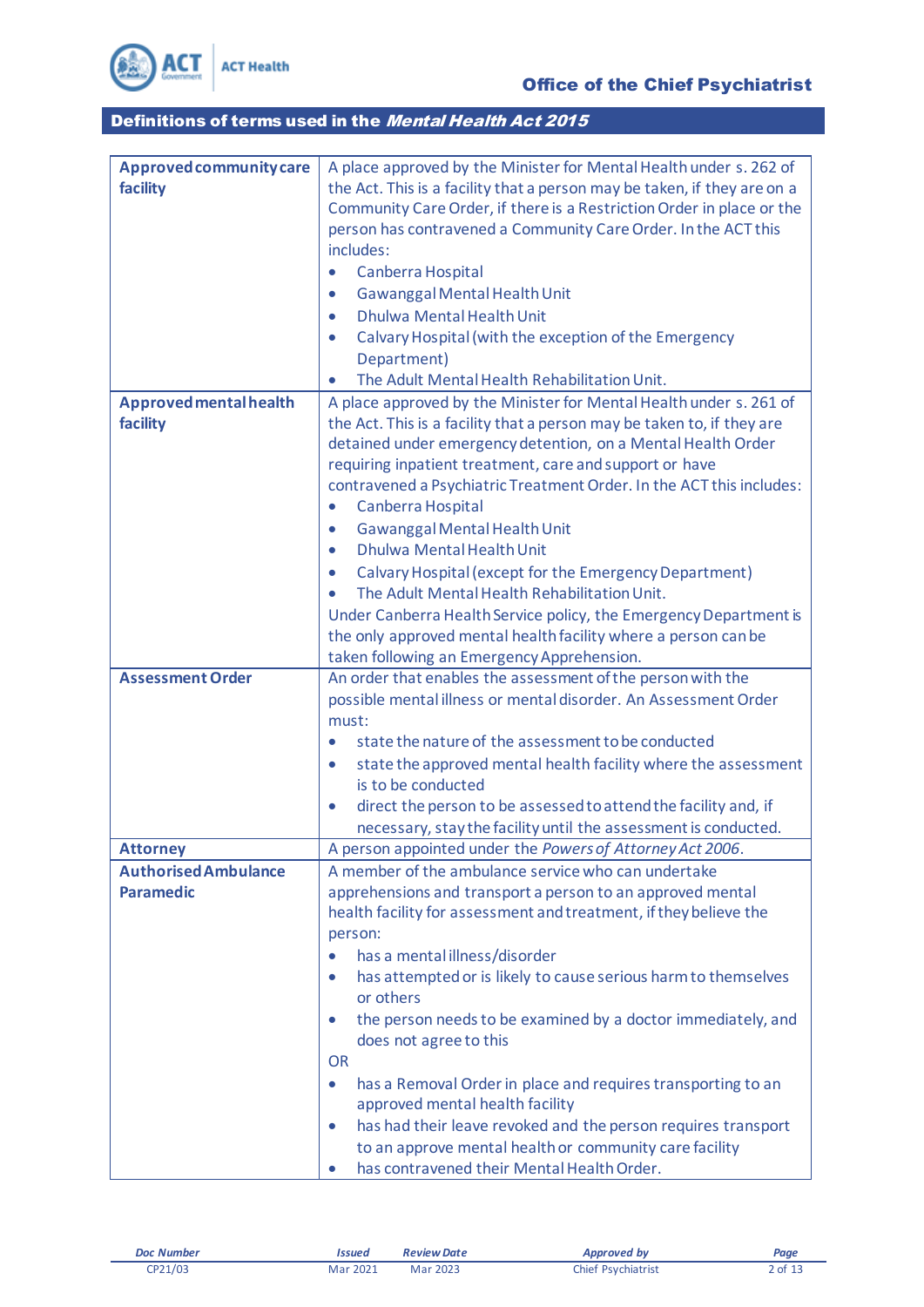

| Authorised officer under    | An authorised ambulance paramedic, a doctor, a mental health                                                  |
|-----------------------------|---------------------------------------------------------------------------------------------------------------|
| <b>Section 243</b>          | officer or a police officer who, in relation to an interstate patient in                                      |
|                             | the ACT, can exercise any function given to a person under a                                                  |
|                             | corresponding law or under an interstate involuntary treatment                                                |
|                             | order. This may include:                                                                                      |
|                             | apprehension of the person in breach of interstate Mental                                                     |
|                             | Health Order or Forensic Mental Health Order                                                                  |
|                             |                                                                                                               |
|                             | the interstate transfer of a person on an Emergency Order, a<br>$\bullet$                                     |
|                             | Mental Health Order or Forensic Mental Health Order.                                                          |
| <b>Care Coordinator</b>     | A public servant, appointed by the Minister under s. 204 of the Act.                                          |
|                             | The Care Coordinator is responsible for:                                                                      |
|                             | coordinating the treatment, care or support for a person living<br>$\bullet$                                  |
|                             | with a mental disorder who is subject to a Community Care                                                     |
|                             | Order or a Forensic Community Care Order                                                                      |
|                             | other functions given under the Act.<br>$\bullet$                                                             |
|                             | The Care Coordinator may delegate some of their responsibilities to                                           |
|                             | appropriate people to ensure matters under the Act are dealt with                                             |
|                             |                                                                                                               |
|                             | efficiently.                                                                                                  |
| <b>Carer</b>                | A person who provides personal care, support or assistance to a                                               |
|                             | person who has a mental illness or a mental disorder. People can be                                           |
|                             | carers if they are a partner, parent, child, relative or guardian of the                                      |
|                             | person, or if they live with a person who experiences a mental                                                |
|                             | illness or disorder. However, a person is not automatically                                                   |
|                             | considered to be a carer simply because they hold such a                                                      |
|                             | place/position.                                                                                               |
|                             | A person is not a carer if they provide short-term care only, or if                                           |
|                             | care is provided on a commercial or volunteer basis, or as part of                                            |
|                             | education/training.                                                                                           |
| <b>Child</b>                | A person under 12 years old (s. 11 Children and Children and Young                                            |
|                             | People Act 2008).                                                                                             |
| <b>Child and adolescent</b> | A psychiatrist who is a member of the Faculty of Child and                                                    |
| psychiatrist                | Adolescent Psychiatry of the Royal Australian and New Zealand                                                 |
|                             | College of Psychiatry (s. 153(4) of the Mental Health Act 2015), or a                                         |
|                             | similarly accredited body.                                                                                    |
| <b>Chief Psychiatrist</b>   | A psychiatrist and public servant appointed by the Minister under s.                                          |
|                             | 196 of the Act. Functions of the Chief Psychiatrist include:                                                  |
|                             |                                                                                                               |
|                             | to provide treatment, care or support, rehabilitation and<br>protection for persons who have a mental illness |
|                             | to make reports and recommendations to the Minister with<br>$\bullet$                                         |
|                             | respect to matters affecting the provision of treatment, care or                                              |
|                             | support, control, accommodation, maintenance and protection                                                   |
|                             |                                                                                                               |
|                             | for persons who have a mental illness                                                                         |
|                             | make guidelines for a mental health facility, mental health<br>$\bullet$                                      |
|                             | professional or anyone else exercising a function under this Act                                              |
|                             | any other function given to the chief psychiatrist under this Act<br>$\bullet$                                |
|                             | to ensure matters under the Act are dealt with efficiently.                                                   |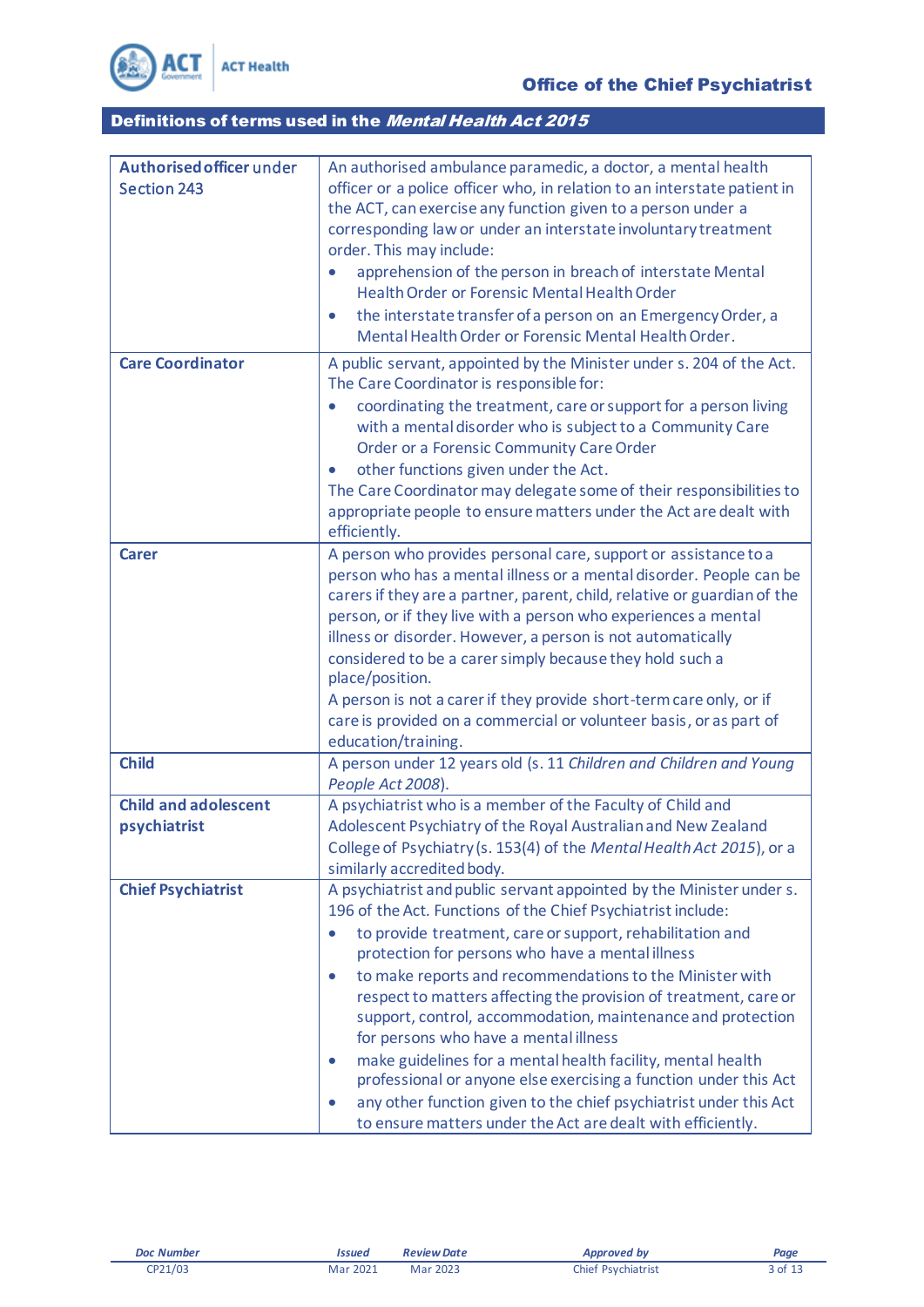

| <b>Community Care Order</b>      | An Order made by ACAT that authorises the involuntary treatment,                                     |
|----------------------------------|------------------------------------------------------------------------------------------------------|
| (CCO)                            | care and support of someone with mental disorder.                                                    |
|                                  |                                                                                                      |
|                                  | A Community Care Order can be made for up to six months, either                                      |
|                                  | as an inpatient or in the community. It may also authorise certain                                   |
|                                  | restrictions to ensure that treatment care and support can be safely                                 |
|                                  | delivered.                                                                                           |
| <b>Community Corrections</b>     | An order made by a court where a person is serving a custodial                                       |
| <b>Order</b>                     | sentence or is on a corrections order in the community. They may                                     |
|                                  | be either voluntary or involuntary, i.e. on Emergency Detention or a                                 |
|                                  | Mental Health Order.                                                                                 |
| <b>Comprehensive</b>             | An in-depth examination, which includes both psychiatric and                                         |
| examination, conducted           | physical systems. The examination must be undertaken by a doctor                                     |
| under section 86 of the Act      | who did not conduct the initial examination of the person under                                      |
|                                  | section 84 of the Act. Ideally, this should be a Consultant                                          |
|                                  | Psychiatrist. If a Consultant Psychiatrist is not available to conduct                               |
|                                  | the examination face to face, either:                                                                |
|                                  | a Psychiatry Registrar, or<br>$\bullet$                                                              |
|                                  | another doctor, in consultation with a Consultant Psychiatrist,                                      |
|                                  | may conduct the psychiatric examination.                                                             |
|                                  |                                                                                                      |
| <b>Confinement</b>               | Any restriction of movement or liberty of a person that does not                                     |
|                                  | include seclusion) (Australian Institute of Health and Welfare Data                                  |
|                                  | Dictionary) (See also seclusion, in this document).                                                  |
| <b>Contravention of a mental</b> | Occurs where a person on a Mental Health Order, Forensic Mental                                      |
| health order                     | Health Order, Community Care Order, Forensic Community Care                                          |
|                                  | Order or Restriction Order has failed to comply with all the                                         |
|                                  | conditions of the Order.                                                                             |
| <b>Correctional patient</b>      | A person serving a custodial sentence who requires treatment, care                                   |
|                                  | or support in an approved mental health facility and consents to                                     |
|                                  | receiving the treatment, care or support.                                                            |
| <b>Corrections Director-</b>     | A person appointed under the Corrections Management Act, 2007.                                       |
| <b>General</b>                   | A delegate of the Correction Services Director-General must be                                       |
|                                  | consulted in matters relating to a person with a mental illness or                                   |
|                                  | mental disorder, when the person is a detainee, a person released                                    |
|                                  | on parole or licence, or a person serving a community-based                                          |
|                                  | sentence for who must be consulted.                                                                  |
| <b>Children and Young</b>        | A person appointed under the Children and Young People Act, 2008.                                    |
| <b>People's Director-General</b> | A delegate of the Children and Young People's Director-General                                       |
|                                  | must be consulted in matters relating to a young person with a<br>mental illness or mental disorder. |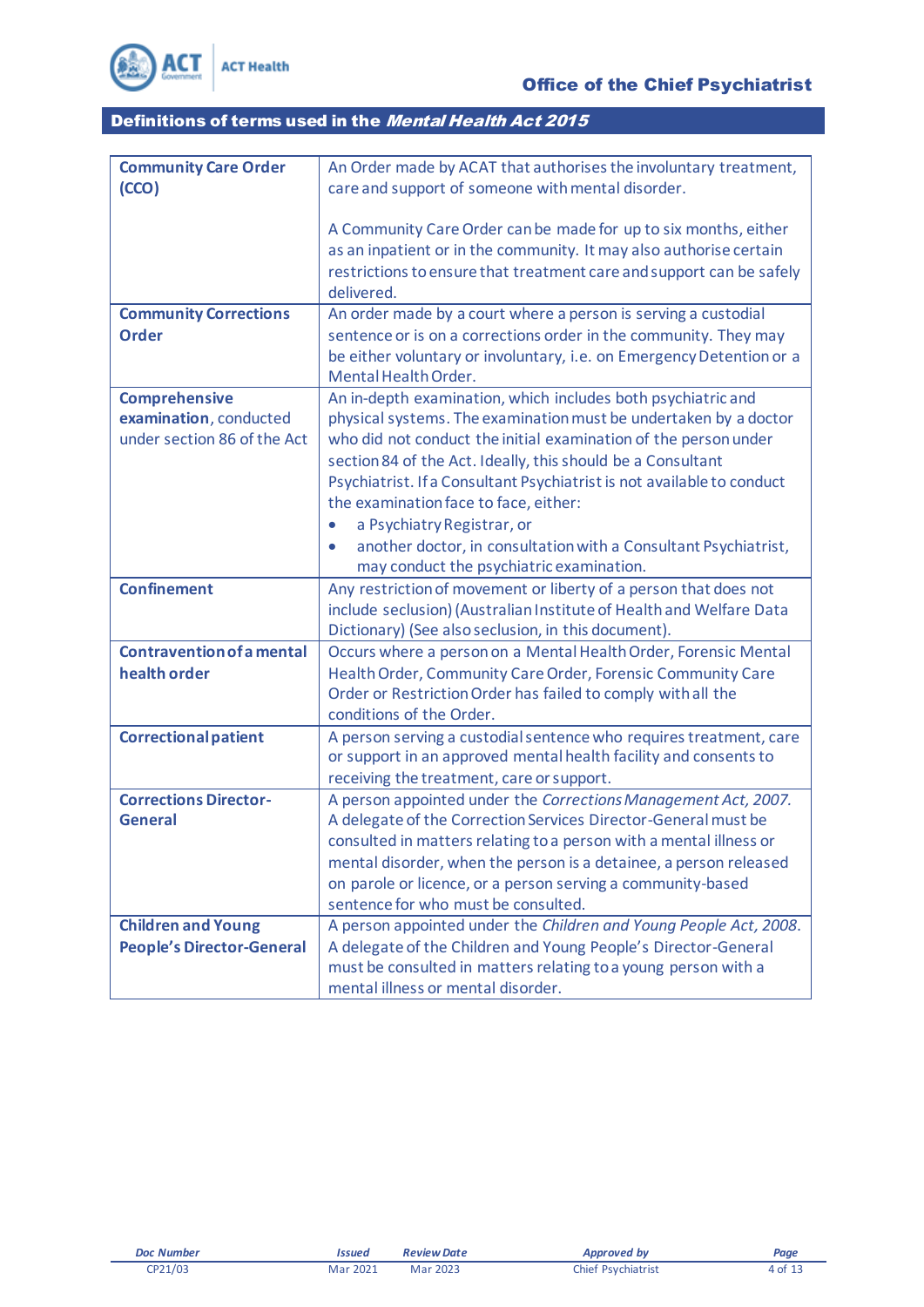

| <b>Decision-making capacity</b>    | A person is considered to have decision making capacity to make a                                                                     |
|------------------------------------|---------------------------------------------------------------------------------------------------------------------------------------|
|                                    | decision in relation to their treatment, care or support for a mental                                                                 |
|                                    | disorder or mental illness if they can, with reasonable assistance if                                                                 |
|                                    | needed:                                                                                                                               |
|                                    | understand when a decision needs to be made about their                                                                               |
|                                    | treatment, care or support, and                                                                                                       |
|                                    | understand the facts of the decision, and<br>$\bullet$                                                                                |
|                                    | understand the main choices available to them in relation to the<br>$\bullet$                                                         |
|                                    | decision, and                                                                                                                         |
|                                    | weigh up the consequences of the main choices, and<br>$\bullet$                                                                       |
|                                    | understand how the consequences affect them, and<br>$\bullet$                                                                         |
|                                    | make the decision based on the above information, and<br>$\bullet$                                                                    |
|                                    | communicate the decision in whatever way they can.                                                                                    |
| <b>Detainee</b>                    |                                                                                                                                       |
|                                    | A person serving a custodial sentence in a correctional facility,<br>under section 6 of the Corrections Management Act 2007, i.e. the |
|                                    | Alexander Maconochie Centre or a place of detention, i.e. Bimberi                                                                     |
|                                    | Youth Justice Centre, who requires treatment, care or support at an                                                                   |
|                                    | approved mental health facility.                                                                                                      |
| <b>Doctor</b>                      | A person registered under the Health Practitioner Regulation                                                                          |
|                                    | National Law (ACT) to practise in the medical profession (other than                                                                  |
|                                    | as a student) (Health Practitioner Regulation National Law ACT, can                                                                   |
|                                    | be accessed at https://www.legislation.act.gov.au/a/db_39269/)                                                                        |
| <b>Electroconvulsive therapy</b>   | A procedure for the induction of an epileptiform convulsion in                                                                        |
|                                    | person for treatment of a mental illness.                                                                                             |
| <b>Electroconvulsive Therapy</b>   | An order under section 157 of the Act for the administration of                                                                       |
| <b>Order</b>                       | electroconvulsive therapy to a person                                                                                                 |
| <b>Emergency</b>                   | An order under section 162 of the Act for the emergency                                                                               |
| <b>Electroconvulsive Therapy</b>   | administration of electroconvulsive therapy to a person                                                                               |
| <b>Order</b>                       |                                                                                                                                       |
| <b>Eligible person</b>             | An individual who the Minister for Mental Health is satisfied is                                                                      |
|                                    | suitable to hold a licence to operate a private mental health facility.                                                               |
| <b>Emergency detention 3</b>       | An order allowing a person to be held involuntarily at an approved                                                                    |
| day (ED3)                          | mental health facility. It is based on an initial examination, when                                                                   |
|                                    | two doctors who are satisfied that the person meets the criteria set                                                                  |
|                                    | out in s. 81(2) of the Act. A person can be detained for a maximum                                                                    |
|                                    | of 3 days on this order.                                                                                                              |
| <b>Emergency detention 11</b>      | An order allowing a person on an ED3 to be held involuntarily at an                                                                   |
| day (ED11)                         | approved mental health facility for up to a further 11 days. The                                                                      |
|                                    | person detained must continue to meet the criteria for detention.                                                                     |
|                                    | An application is made by the Chief Psychiatrist or their delegate to                                                                 |
|                                    | ACAT who approves this period of detention.                                                                                           |
| <b>Emergency leave</b>             | Leave, generally granted for person detained in a secure mental                                                                       |
|                                    | health or community care facility, where the person requires urgent                                                                   |
|                                    | medical care that cannot be provided in the secure mental health or                                                                   |
|                                    | community care facility.                                                                                                              |
| <b>Executive (for the purposes</b> | Chief Minister and such other Ministers as are appointed by the                                                                       |
| of this Act)                       | Chief Minister (s. 36 Australian Capital Territory (Self-Government)                                                                  |
|                                    | Act 1988).                                                                                                                            |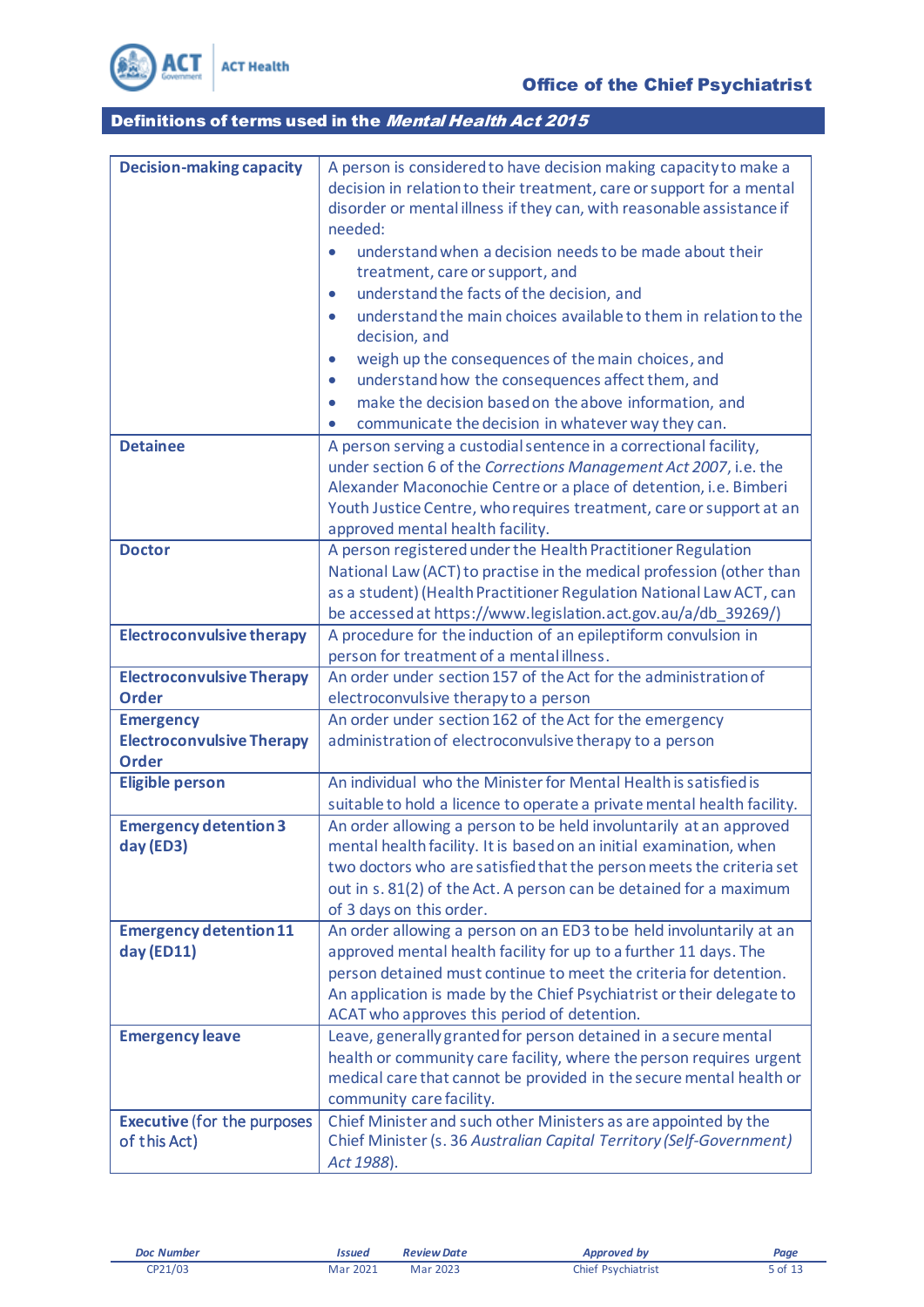

| <b>Forcible giving of</b>      | The therapeutic use of medication, against a person's will, to                                                                    |
|--------------------------------|-----------------------------------------------------------------------------------------------------------------------------------|
| medication                     | prevent any immediate and substantial risk of the person causing                                                                  |
|                                | harm to themselves or someone else. The treatment provided at                                                                     |
|                                | this time can only be to minimise immediate risk, rather than for                                                                 |
|                                | longer-term improvement (s. 88 of the Act).                                                                                       |
|                                | Regarding the forcible giving of medication, minimum treatment,                                                                   |
|                                | care or support generally means not administering treatment, care                                                                 |
|                                | or support that will impact the person's function for longer than<br>three days. However, section 88(2) of the Act provides an    |
|                                | exception, if the Chief Psychiatrist (or delegate) believes that the                                                              |
|                                | person has a mental illness for which they believe long-acting                                                                    |
|                                | medication is the most appropriate treatment.                                                                                     |
|                                | Note: Only a person on Emergency Detention or a Mental Health                                                                     |
|                                | Order can be forcibly medicated.                                                                                                  |
| <b>Forensic Community Care</b> | A Forensic Community Care Order authorises the involuntary                                                                        |
| Order (FCCO)                   | treatment, care and support of someone with mental disorder who                                                                   |
|                                | is involved with the criminal justice system. It can be either as an                                                              |
|                                | inpatient or in the community and can be made for up to three                                                                     |
|                                | months. If four consecutive Forensic Community Care Orders have                                                                   |
|                                | been made for a person for one year), a one-year order can be                                                                     |
|                                | made.                                                                                                                             |
| <b>Forensic patient</b>        | A person in relation to whom a Forensic Mental Health Order may<br>be or has been made.                                           |
| <b>Forensic Psychiatric</b>    | A Forensic Psychiatric Treatment Order authorises the involuntary                                                                 |
| <b>Treatment Order (FPTO)</b>  | treatment, care and support of someone with mental illness who is                                                                 |
|                                | detained in a correctional facility, at a place of detention or is                                                                |
|                                | serving a community-based sentence, on parole, or where a court                                                                   |
|                                | has found that person to be 'unfit to plead' or 'mentally impaired'                                                               |
|                                | under the Crimes Act 1900 (ACT) or the Crimes Act 1914                                                                            |
|                                | (Commonwealth). It can be either as an inpatient or in the                                                                        |
|                                | community and can be made for up to three months. If four                                                                         |
|                                | consecutive Forensic Psychiatric Treatment Orders have been made                                                                  |
| <b>Frisk Search</b>            | for a person for one year), a one-year order can be made.                                                                         |
|                                | A search conducted by quickly running the hands over the persons'<br>outer garments and examining anything worn or carried by the |
|                                | person is conveniently and voluntarily removed by the person (s. 39                                                               |
|                                | Mental Health, (Secure Facilities) Act 2016).                                                                                     |
| <b>Guardian</b>                | A person who is given the power to make decisions on behalf of a                                                                  |
|                                | person who is unable to make decisions for themselves. All                                                                        |
|                                | guardians, including public guardians and health attorneys, are                                                                   |
|                                | appointed by ACAT under the Guardianship and Management of                                                                        |
|                                | Property Act 1991 (ACT). A Guardian's decision is not enforceable                                                                 |
|                                | against the person's disagreement. Guardians are required to be                                                                   |
|                                | consulted about decisions made by ACAT, the Chief Psychiatrist or                                                                 |
|                                | the Care Coordinator (or their delegates).                                                                                        |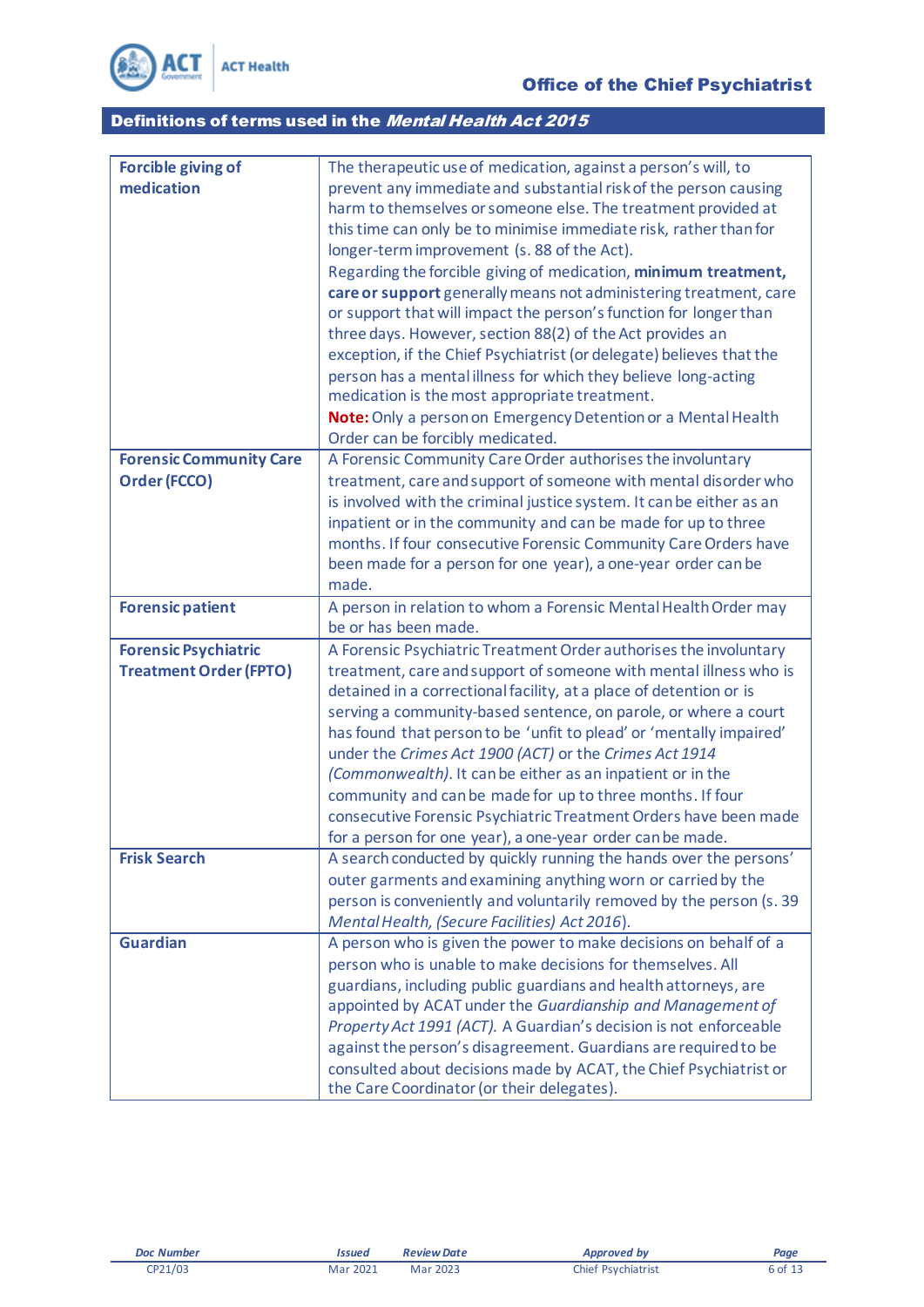

| <b>Health attorney</b><br><b>Health Direction</b> | Someone that is closely connected to a person, who can consent to<br>medical treatment on a person's behalf at the request of a doctor<br>(Guardianship and Management of Property Act 1991 (ACT)). This is<br>for immediate or short-term treatment. Under some sections of the<br>Act, health attorneys (like guardians and people with powers of<br>attorney) can provide consent and/or are required to be involved in<br>decisions about the assessment, treatment, care or support for<br>people with a mental illness or mental disorder. In the ACT, a health<br>attorney may be a domestic partner, carer for the person or close<br>relative or friend.<br>A written statement advising the medical treatment a person does<br>not consent to being given, or the medical treatment they want                                                                                                                                                                           |
|---------------------------------------------------|-----------------------------------------------------------------------------------------------------------------------------------------------------------------------------------------------------------------------------------------------------------------------------------------------------------------------------------------------------------------------------------------------------------------------------------------------------------------------------------------------------------------------------------------------------------------------------------------------------------------------------------------------------------------------------------------------------------------------------------------------------------------------------------------------------------------------------------------------------------------------------------------------------------------------------------------------------------------------------------|
|                                                   | withdrawn (generally or specifically) in the event they do not have<br>decision-making capacity. Health Directions are made under the<br>Medical Treatment (Health Directions) Act 2006.                                                                                                                                                                                                                                                                                                                                                                                                                                                                                                                                                                                                                                                                                                                                                                                          |
| <b>Initial examination</b>                        | An assessment of a person's mental state and immediate health<br>issues. The examination is conducted, in person, by:<br>a Consultant Psychiatrist<br>$\bullet$<br>a psychiatric Registrar with consultation from a Psychiatrist, or<br>$\bullet$<br>another doctor with consultation from a Psychiatrist (s. 84(2)).<br>$\bullet$                                                                                                                                                                                                                                                                                                                                                                                                                                                                                                                                                                                                                                                |
| <b>Interstate authorised</b><br>person            | An interstate authorised ambulance paramedic, doctor, Mental<br>Health Officer, or police officer who may exercise any function<br>conferred on them under a corresponding law or under a law of<br>another state that provides for the treatment care or support the<br>person with mental illness or mental disorder. These functions<br>include:<br>apprehending an interstate patient who is in contravention of<br>their mental health order, or<br>apprehending a patient from the ACT, who is in another state,<br>$\bullet$<br>and has contravened their mental health order, or<br>transfer a person interstate if:<br>$\bullet$<br>the person is under mental health or forensic mental health<br>$\circ$<br>order and ACAT makes an interstate transfer order in<br>relation to the person, or<br>the person is detained on emergency detention and the<br>$\circ$<br>Chief Psychiatrist directs the person be transferred to an<br>interstate mental health facility. |
| <b>Interstate involuntary</b><br>treatment order  | An order made under a corresponding law for the involuntary<br>treatment of a person with a mental disorder or mental illness at an<br>interstate mental health facility or in the community.                                                                                                                                                                                                                                                                                                                                                                                                                                                                                                                                                                                                                                                                                                                                                                                     |
| Interstate mental health<br>facility              | A hospital or other mental health facility in another state that a<br>person may be admitted to under a corresponding law for<br>treatment, care or support for mental illness.                                                                                                                                                                                                                                                                                                                                                                                                                                                                                                                                                                                                                                                                                                                                                                                                   |
| Interstate patient                                | A person who is on to an interstate involuntary treatment order.                                                                                                                                                                                                                                                                                                                                                                                                                                                                                                                                                                                                                                                                                                                                                                                                                                                                                                                  |
| <b>Involuntary</b>                                | The legal status of a person under the Act if they are on a Mental<br>Health Order, emergency detention, or are otherwise held without<br>their consent under the Act.                                                                                                                                                                                                                                                                                                                                                                                                                                                                                                                                                                                                                                                                                                                                                                                                            |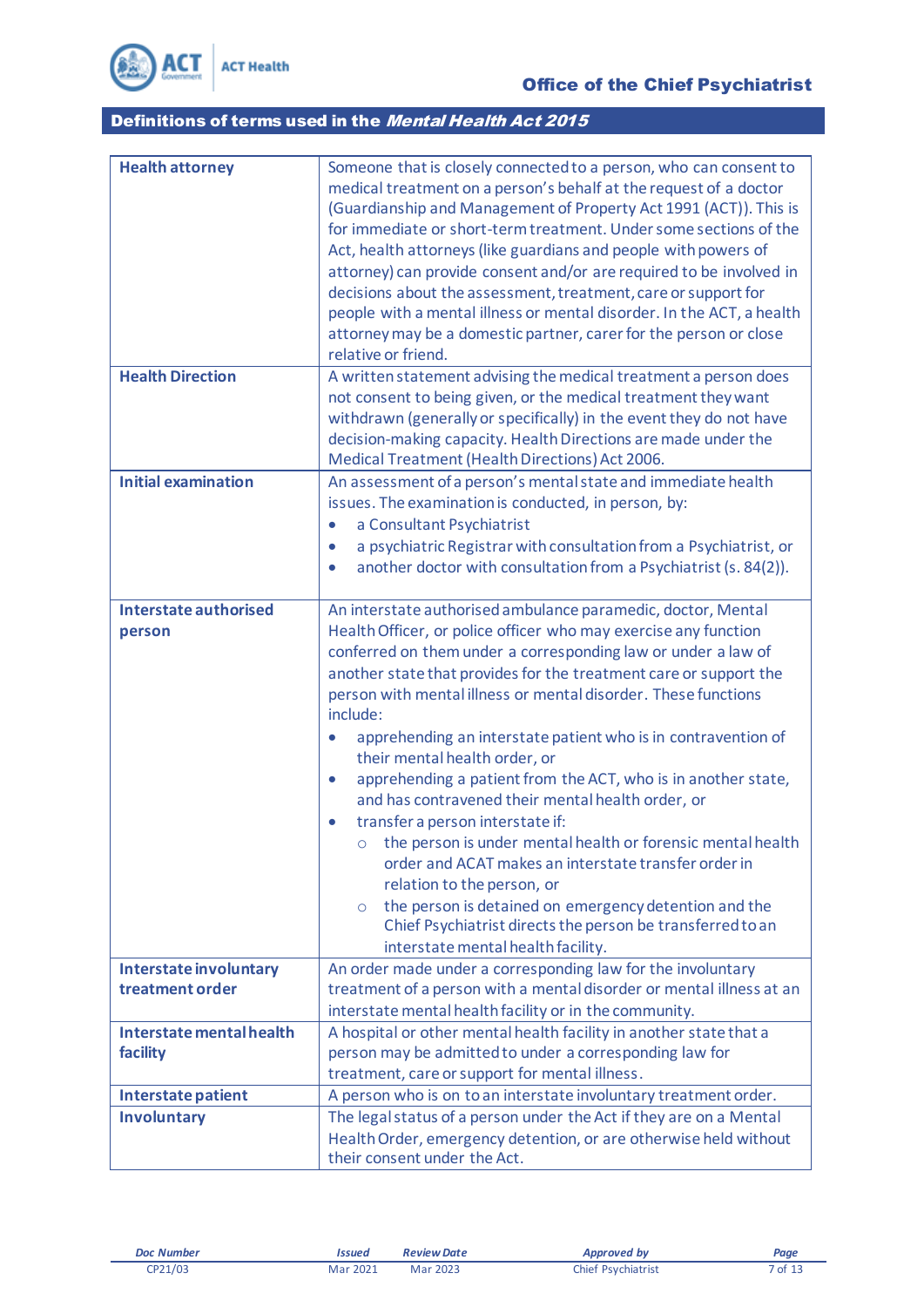

| Leave in emergency or        | Leave can be granted by the Chief Psychiatrist or Care Coordinator if          |
|------------------------------|--------------------------------------------------------------------------------|
| special circumstances for a  | there is an emergency or special circumstances for granting the                |
| patient under a forensic     | leave for a person on a Forensic Mental Health Order who is an                 |
| mental health order          | inpatient at a mental health or community care facility.                       |
| <b>Legal Status</b>          | The legal authority, under the Act, which determines the level of              |
|                              | treatment, care and support that can be provided either with, or               |
|                              | without, the person's consent.                                                 |
|                              | A person can have two legal status a:                                          |
|                              | mental health legal status - voluntary, involuntary, correctional<br>$\bullet$ |
|                              | patient under the Act, and                                                     |
|                              | correctional Corrections Act 1900 legal status - detainee,<br>$\bullet$        |
|                              | community detainee.                                                            |
| <b>Mechanical restraint</b>  | The physical restraint of a person using a device, material or                 |
|                              | equipment attached to or near a person's body. The restrained                  |
|                              | person is unable to control or easily remove the device which is               |
|                              | deliberately intended to prevent a person's free movement to                   |
|                              | maintain their safety and wellbeing, or that of others around them.            |
| <b>Mental Disorder</b>       | A disturbance or defect, to a substantially disabling degree, of               |
|                              | perceptual interpretation, comprehension, reasoning, learning,                 |
|                              | judgment, memory, motivation or emotion; but does not include a                |
|                              | condition that is a mental illness.                                            |
|                              | A mental disorder can be secondary to dementia (e.g. Alzheimer's               |
|                              | disease), intellectual disability, acquired brain injury or other              |
|                              | degenerative neurological conditions. A mental disorder                        |
|                              | significantly affects a person's ability to function in day-to-day life.       |
| <b>Mental Illness</b>        | A condition that seriously impairs (either temporarily or                      |
|                              | permanently) mental functioning of a person in one or more areas               |
|                              | of thought, mood, volition, perception, orientation or memory. It              |
|                              | can be characterised by presence of:                                           |
|                              | delusions, hallucinations, serious disorders of streams of                     |
|                              | thought, serious disorders of thought form, or<br>serious                      |
|                              | disturbance of mood, or                                                        |
|                              | a sustained or repeated irrational behaviour that may be taken                 |
|                              | to indicate the presence of at least 1 of the symptoms mentioned               |
|                              | in the dot point above.                                                        |
|                              | A mental illness may be secondary to mood disorders (e.g. major                |
|                              | depressive disorder and bipolar disorder) and psychotic illnesses              |
|                              | (e.g. schizophrenia).                                                          |
| <b>Mental health officer</b> | A nurse, nurse practitioner, psychologist, occupational therapist or           |
|                              | social worker and appointed by the Chief Psychiatrist, to undertake            |
|                              | specific functions under the Act.                                              |
| <b>Mental health status</b>  | The legal authority, under the Act, which determines the level of              |
|                              | treatment, care and support that can be provided either with, or               |
|                              | without, the person's consent.                                                 |
|                              | There are two types of mental health status:                                   |
|                              | people held under the Act - voluntary, and<br>$\bullet$                        |
|                              | people held under the Act - involuntary.                                       |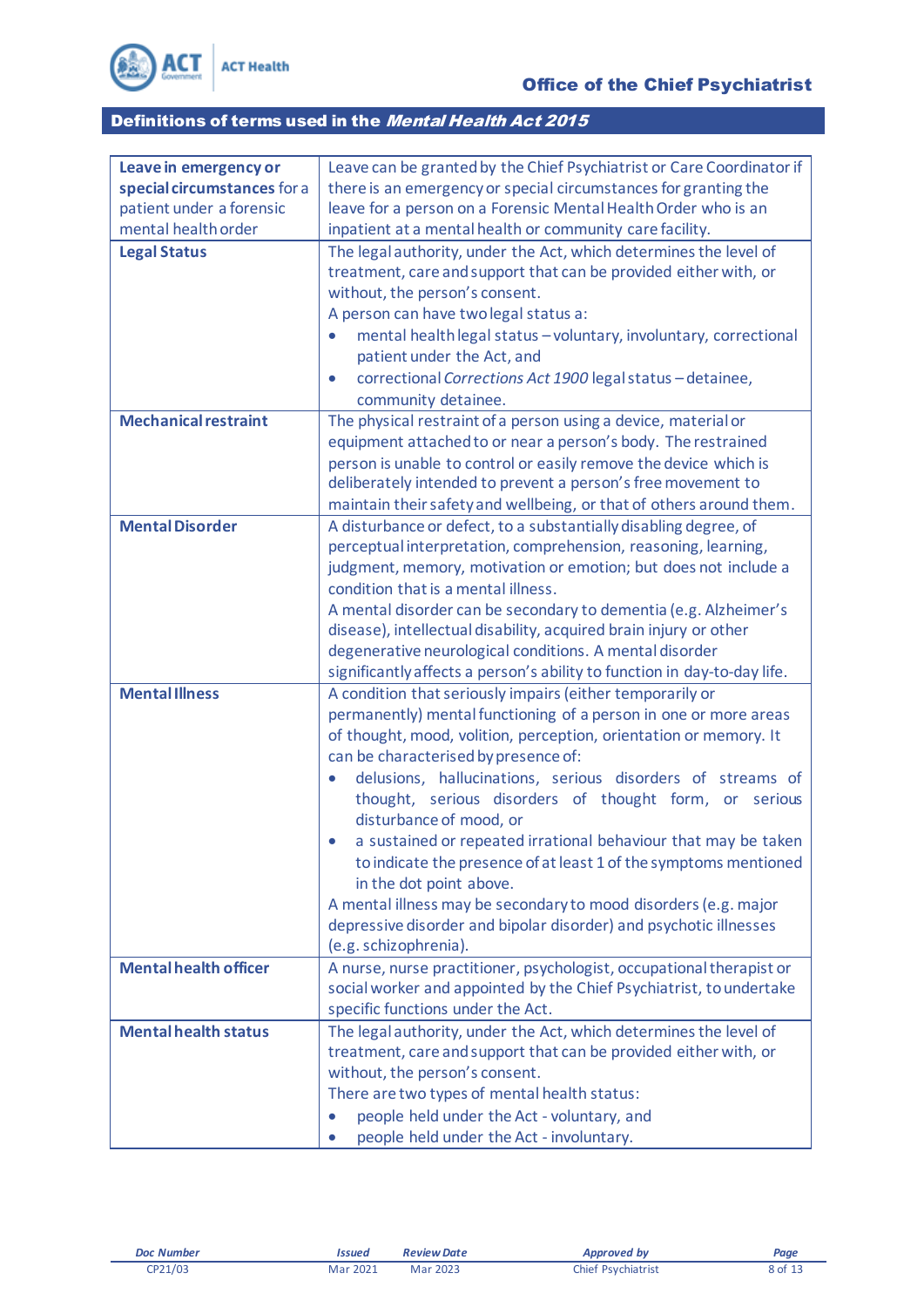

| <b>Nominated person</b>             | An individual appointed by a person with a mental illness or mental         |
|-------------------------------------|-----------------------------------------------------------------------------|
|                                     | disorder under the Act. They are to be informed and consulted               |
|                                     | about the person's treatment, care and support and ensure that the          |
|                                     | person's interests and rights are respected. A Nominated person             |
|                                     | does not have the power to make treatment or other decisions on             |
|                                     | behalf of the person with a mental illness or mental disorder. They         |
|                                     | provide support to and advocate for the person.                             |
| <b>Nurse Practitioner</b>           | An advanced practice nurse endorsed by the Nursing and Midwifery            |
|                                     | Board of Australia (NMBA) to practice within their scope under the          |
|                                     | legislatively protected title 'nurse practitioner'.                         |
| <b>Official</b> (for the purpose of | Chief Psychiatrist, Care Coordinator, a Mental Health Officer or            |
| the Act)                            | anyone else exercising a function under section 265(3) of the Act.          |
| <b>Official Visitor</b>             | An individual authorised to visit locations where people are being          |
|                                     | provided treatment, care or support, including mental health                |
|                                     | facilities. Their roles include:                                            |
|                                     | inspecting facilities to make sure the Act and a person's rights            |
|                                     | are being upheld                                                            |
|                                     | receiving feedback (both positive and negative) from people<br>$\bullet$    |
|                                     | who are in the care of the ACT Government, including those                  |
|                                     | who may be receiving involuntary treatment or care.                         |
| <b>Ordinary search</b>              | A search of a person, or of articles in a person's possession, that         |
|                                     | may include requiring the person to remove their overcoat, coat or          |
|                                     | jacket and any gloves, shoes, hat or bag, and an examination of             |
|                                     | those items.                                                                |
| <b>Person in Charge</b>             | The senior member of staff in charge of an approved mental health           |
|                                     | facility at any time. This is generally the Clinical Director, Assistant    |
|                                     | Director of Nursing (ADON), Clinical Nurse Consultant (CNC) or their        |
|                                     | delegate (after hours).                                                     |
| <b>Physical examination</b>         | An examination including the following:                                     |
|                                     | comprehensive physical health history and review including use<br>$\bullet$ |
|                                     | of tobacco, alcohol and any other substances                                |
|                                     | general observations - pulse, temperature, blood pressure,<br>$\bullet$     |
|                                     | height, weight                                                              |
|                                     | review of all major organ systems and other relevant systems as             |
|                                     | indicated by the person's history.                                          |
| <b>Police officer</b>               | An officer of the Australian Federal Police.                                |
| <b>Private psychiatric facility</b> | A hospital or other facility, that is not operated by the ACT               |
|                                     | Government.                                                                 |
| <b>Psychiatric examination</b>      | An examination including the following:                                     |
|                                     | taking a comprehensive history of relevant issues,                          |
|                                     | risk assessment, including risk of suicidality,<br>$\bullet$                |
|                                     | cognitive tests appropriate to the person's presentation, and<br>$\bullet$  |
|                                     | collecting and other relevant information, e.g. collateral                  |
|                                     | information from carers.                                                    |
|                                     | Mental State Examination (MSE).<br>$\bullet$                                |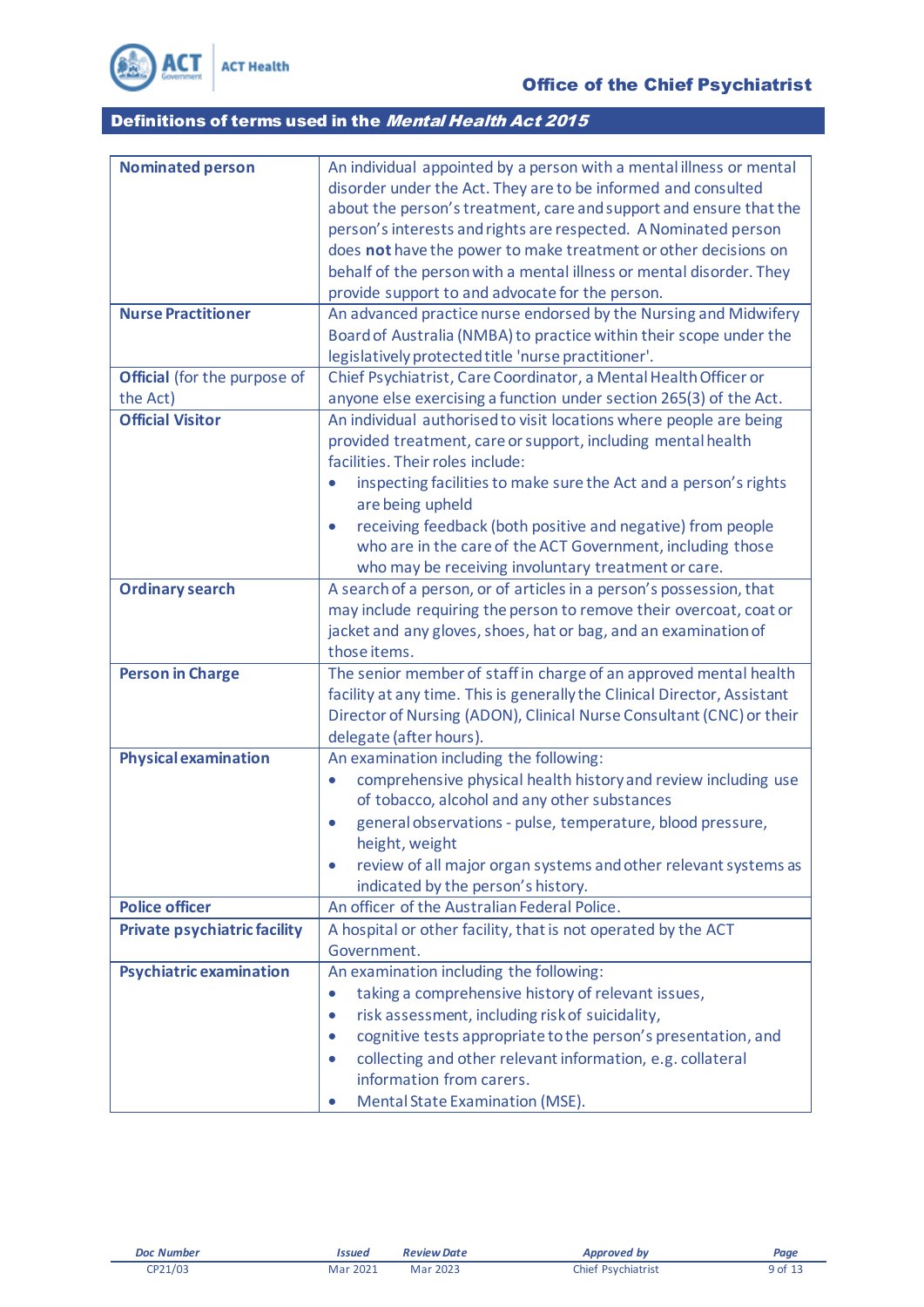

| <b>Psychiatric Treatment</b> | A type of Mental Health Order made by ACAT under the Act. A                     |
|------------------------------|---------------------------------------------------------------------------------|
| <b>Orders (PTO)</b>          | Psychiatric Treatment Order authorises the involuntary treatment,               |
|                              | care and support of someone with mental illness when they require               |
|                              | longer term treatment, care and support. It also authorises certain             |
|                              | restrictions (such as admission or detention in an approved mental              |
|                              | health facility) to ensure that this treatment, care and support can            |
|                              | occur safely and effectively. A Psychiatric Treatment Order can be              |
|                              | made for up to six months, and can authorise involuntary                        |
|                              | treatment, care and support either as an inpatient or in the                    |
|                              | community.                                                                      |
| <b>Psychiatrist</b>          | A doctor who:                                                                   |
|                              | is registered under the Health Practitioner Regulation National<br>$\bullet$    |
|                              | Law (ACT) to practice in the specialty of psychiatry, or                        |
|                              | meets the requirements prescribed by regulation (Mental<br>$\bullet$            |
|                              | Health Act 2015).                                                               |
| Psychiatric surgery          | A specialised neurosurgery for psychiatric conditions.                          |
| <b>Public Advocate</b>       | An independent statutory position that is appointed under the                   |
|                              | Human Rights Commission Act 2015, whose role is to protect and                  |
|                              | promote the rights and interests of vulnerable people in the ACT.               |
|                              | The Mental Health Act 2015 says the Public Advocate must receive                |
|                              | certain information and be consulted about decisions that are being             |
|                              | made about your treatment, care or support if you are unable to                 |
|                              | make decisions for yourself and if there is no-one else suitable or             |
|                              | available to act as your guardian.                                              |
| <b>Removal Order</b>         | An order made by ACAT where a person fails to engage in the                     |
|                              | tribunal process or comply with an assessment order. The Order                  |
|                              | may require that the person is to be taken to an approved mental                |
|                              | health facility for the assessment to be carried out.                           |
| <b>Restriction Order</b>     | An order made by ACAT that states where a person must live or                   |
|                              | which facility they must stay at. It may also indicate any people they          |
|                              | must not see or talk to, places they must not go and/or things they             |
| <b>Scanning search</b>       | must not do.<br>A search of a person by electronic or other means that does not |
|                              | require the person to remove their clothing or to be touched by                 |
|                              | someone else (s. 264(6) of the Act). For example, using a handheld              |
|                              | wand to scan a person's body.                                                   |
|                              | Alert: Scanning searches can only be conducted by Security Officers             |
|                              | who are trained and licensed to use the scanning equipment.                     |
| Section 309 (Order made      | An order made under the Crimes Act 1900, where, during                          |
| under of the Crimes Act)     | proceedings at the Magistrates Court, the court has reasonable                  |
|                              | grounds for believing that an accused person requires immediate                 |
|                              | treatment or care because of mental impairment. The court may                   |
|                              | require the person to undergo a mental health assessment, without               |
|                              | requiring the accused to submit to the jurisdiction of the ACAT                 |
|                              | (s. 309 the Crimes Act 1900).                                                   |
|                              | Under this order, the accused person will be taken to an approved               |
|                              | mental health facility and detained for clinical examination for the            |
|                              | sole purpose of deciding whether they need immediate treatment                  |
|                              | or care because of mental impairment.                                           |
|                              |                                                                                 |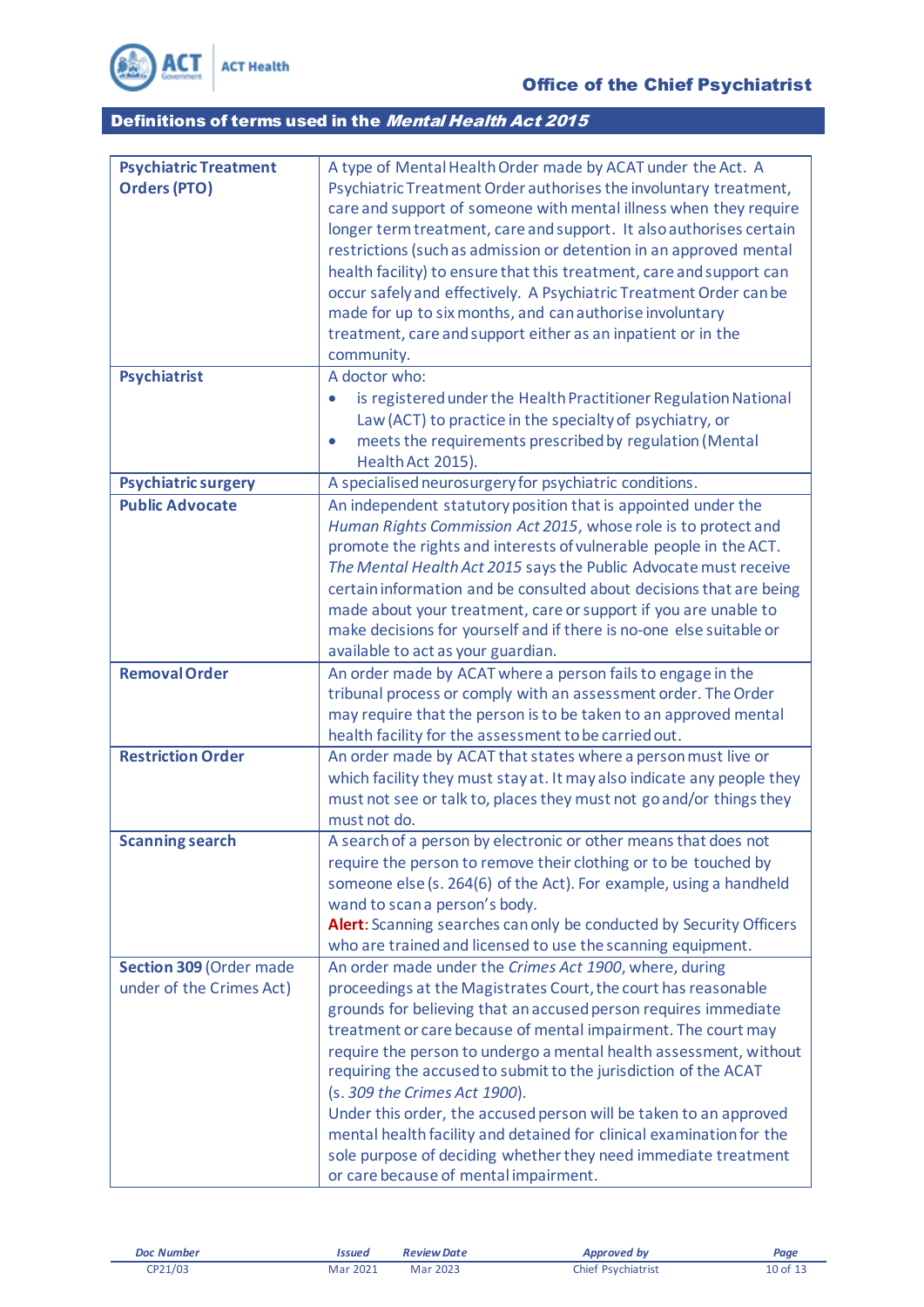

| <b>Reasonable force</b>      | Use of force to the minimum extent necessary to safely provide                                                                              |
|------------------------------|---------------------------------------------------------------------------------------------------------------------------------------------|
|                              | adequate treatment, care and support in a manner that maximises                                                                             |
|                              | safety for both the person and those involved in the person's care.                                                                         |
|                              | This may include:                                                                                                                           |
|                              | forcing entry into a person's property, or                                                                                                  |
|                              | forcible giving of medications to sedate or otherwise restrain                                                                              |
|                              | the person, or                                                                                                                              |
|                              | physical restraint of the person (blocking the person from                                                                                  |
|                              | leaving, physical holds, use of straps)                                                                                                     |
| <b>Rehabilitation</b>        | Support provided to a person to restore a person to health, as much                                                                         |
|                              | as is possible. This may include, but is not limited to:                                                                                    |
|                              | teaching of skills needed for independent living                                                                                            |
|                              | support to improve social confidence, and<br>$\bullet$                                                                                      |
|                              | assistance to improve work skills.<br>$\bullet$                                                                                             |
| <b>Referring Officer</b>     | a police officer who:<br>$\bullet$                                                                                                          |
|                              | arrests a person in connection with an offence, or<br>O                                                                                     |
|                              | is satisfied that there are sufficient grounds on which to<br>$\circ$                                                                       |
|                              | charge a person in connection with an offence, or                                                                                           |
|                              | charges a person in connection with an offence, or<br>$\circ$                                                                               |
|                              | a member of the staff of the director of public prosecutions<br>$\bullet$<br>who is responsible for the prosecution of an offence against a |
|                              | person, or                                                                                                                                  |
|                              | if the person is required to accept supervision by someone else<br>$\bullet$                                                                |
|                              | as a condition of bail under the Bail Act 1992:                                                                                             |
|                              | the Corrections Director-General (for and adult), or<br>$\bullet$                                                                           |
|                              | The and a child may be supervised by the if the person is<br>$\bullet$                                                                      |
|                              | required to accept supervision by someone else as a condition                                                                               |
|                              | of bail under the Bail Act 1992-that other person. Note Under                                                                               |
|                              | the Bail Act 1992, s 25 (4) and s 26 (2), an adult may be                                                                                   |
|                              | supervised by the corrections director-general and a child may                                                                              |
|                              | be supervised by the Children and Young's People Director-                                                                                  |
|                              | General (for a young person).                                                                                                               |
| <b>Restraint</b>             | The interference with, or restriction of, an individual's freedom of                                                                        |
|                              | movement.                                                                                                                                   |
| <b>Seclusion</b>             | The confinement of a person at any time of the day or night alone in                                                                        |
|                              | a room or area from which free exit is prevented.                                                                                           |
| Secure mental health unit    | An approved mental health facility, which the Minister for mental                                                                           |
|                              | health declares to be a secure mental health facility.                                                                                      |
| <b>Special circumstances</b> | Leave, generally from a secure mental health or community care                                                                              |
| leave                        | facility, under special circumstances. Leave may include, but is not                                                                        |
|                              | limited to, leave to visit a family member who has a life-threatening                                                                       |
|                              | illness, injury, to attend a relative's funeral or to attend court.                                                                         |
| <b>Supported decision-</b>   | A process that ensures a person is given all the help they might                                                                            |
| making                       | need to make decisions about their treatment, care or support. This<br>may mean:                                                            |
|                              | providing information about treatment, care and support in                                                                                  |
|                              | different ways (e.g. using an interpreter), and                                                                                             |
|                              | using other people, that the person trusts, to help them                                                                                    |
|                              | understand the decision they are making may also be helpful                                                                                 |
|                              | (e.g. a family member or close friend).                                                                                                     |
|                              |                                                                                                                                             |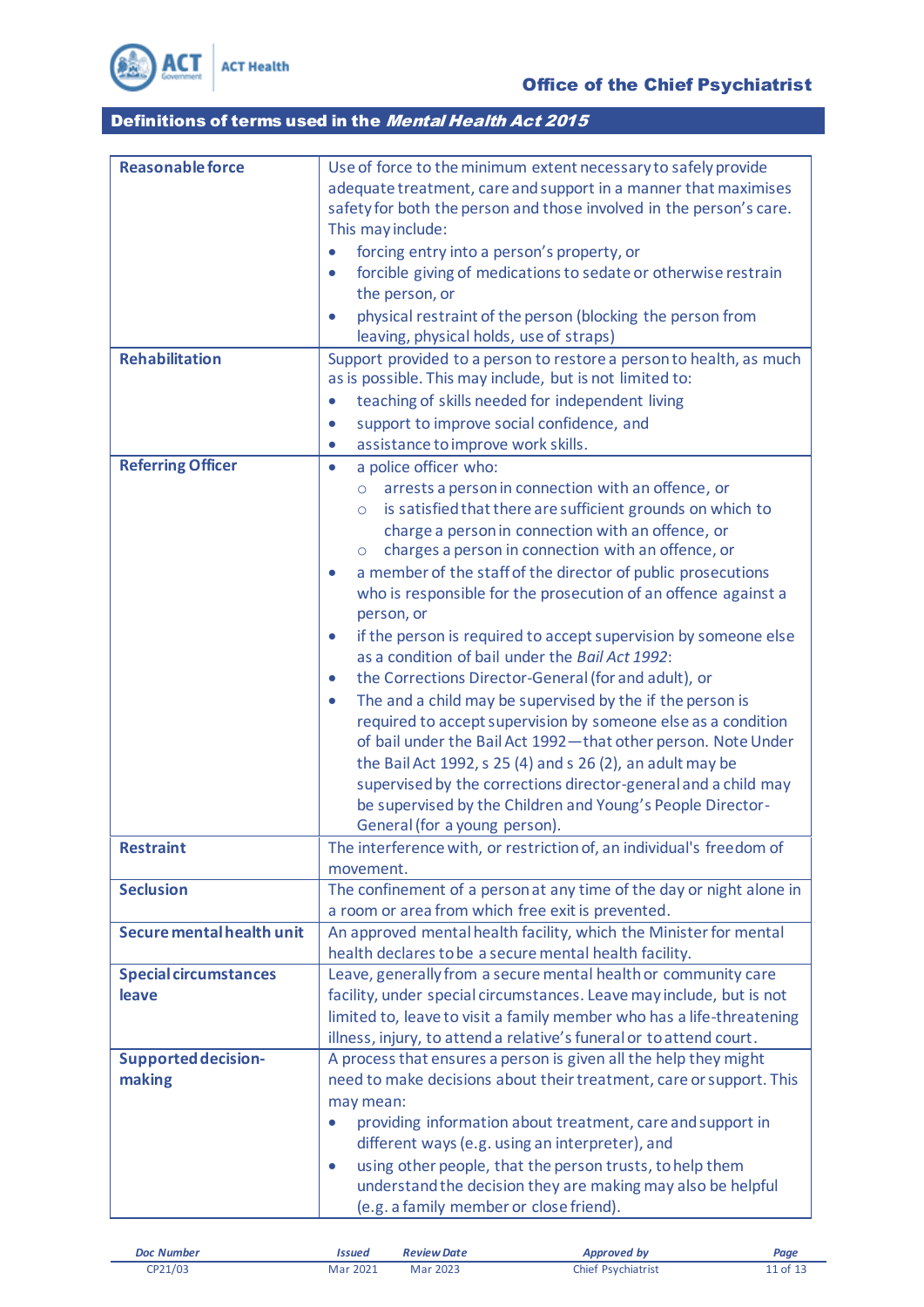

| <b>Transfer direction</b>     | A written decision made by the Chief Psychiatrist that a person who<br>has a mental illness and is being held at a place of detention or a |
|-------------------------------|--------------------------------------------------------------------------------------------------------------------------------------------|
|                               | detention centre be transferred to an approved mental health                                                                               |
|                               | facility, if:                                                                                                                              |
|                               | the Chief Psychiatrist is satisfied that the person would receive                                                                          |
|                               | more appropriate treatment, care or support at the approved                                                                                |
|                               | mental health facility, and                                                                                                                |
|                               | the person does not meet the criteria for a Mental Health Order<br>$\bullet$                                                               |
|                               | or a Forensic Mental Health Order.                                                                                                         |
| <b>Treating team</b>          | The group of people who work together to provide treatment, care                                                                           |
|                               | or support to a person living with a mental illness or mental<br>disorder. This includes allied health staff, doctors (including           |
|                               | psychiatrists), nurses and professional carers who are employed to                                                                         |
|                               | work in a person's home or supported accommodation.                                                                                        |
| <b>Treatment and Location</b> | A written instruction, made by the treating team, which                                                                                    |
| <b>Determination (TPLD)</b>   | accompanies an application to ACAT for a Psychiatric Treatment                                                                             |
| form                          | Order, a Community Care Order, Forensic Psychiatric Treatment                                                                              |
|                               | Order, or a Forensic Community Care Order. It specifies:                                                                                   |
|                               | where the person is to receive care (community or inpatient),<br>$\bullet$                                                                 |
|                               | and                                                                                                                                        |
|                               | if the person is to receive treatment, care or support in the<br>$\bullet$                                                                 |
|                               | community, the times when and the place where the person is                                                                                |
|                               | required to attend to receive treatment, care or support or to<br>undertake a counselling, training or therapeutic, or                     |
|                               | rehabilitation program in accordance with the order, or                                                                                    |
|                               | if the person is to receive treatment, care or support as an<br>$\bullet$                                                                  |
|                               | inpatient at an approved mental health facility/approved                                                                                   |
|                               | community care facility, whether the person is able to be                                                                                  |
|                               | granted leave from the approved mental health facility and, if                                                                             |
|                               | not, why leave cannot be granted, i.e., the person is on a                                                                                 |
|                               | corrections order.                                                                                                                         |
| <b>Treatment, care and</b>    | Things done or services provided by health professionals to                                                                                |
| support                       | promote a person's recovery, remedy the disorder or illness or                                                                             |
|                               | lessen its ill effects or the pain or suffering it causes.<br>This may include:                                                            |
|                               | the giving of medication,                                                                                                                  |
|                               | counselling,<br>$\bullet$                                                                                                                  |
|                               | training, or<br>$\bullet$                                                                                                                  |
|                               | therapeutic and rehabilitation programs.                                                                                                   |
|                               |                                                                                                                                            |
|                               | Any treatment, care or support provided to the person under the<br>Mental Health Act on an involuntary basis must have a clear             |
|                               | relationship with restoring the person's mental health, e.g. if a                                                                          |
|                               | person requires antipsychotic medication to treat their psychosis,                                                                         |
|                               | blood levels must be checked regularly to ensure the safe and                                                                              |
|                               | therapeutic administration of the antipsychotic, therefore requiring                                                                       |
|                               | a blood test constitutes treatment, care or support under the Act. A                                                                       |
|                               | person cannot be required to accept treatment for a non-related                                                                            |
|                               | physical health condition, i.e. asthma, because they are receiving                                                                         |
|                               | care under the Act.                                                                                                                        |